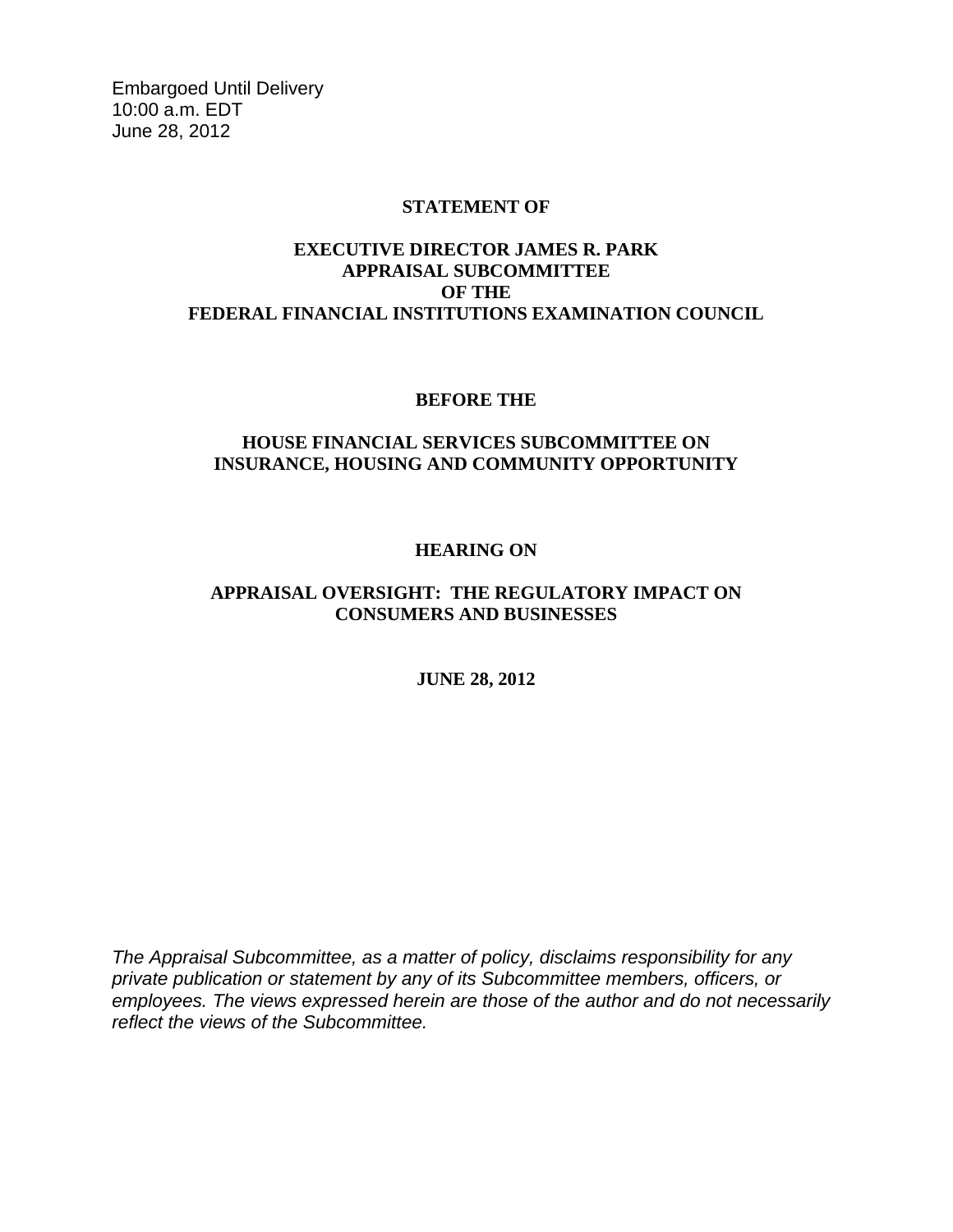#### **I. Introduction**

 The Appraisal Subcommittee (ASC) appreciates the opportunity to provide an update on the ASC's current activities and future priorities. This statement will first provide general background and history of the ASC, including its creation in response to the savings-and-loan crisis of the 1980s, up to and including the ASC's expanded mission and authority pursuant to the Dodd-Frank Wall Street Reform and Consumer Protection Act (Dodd-Frank Act). Next, the statement will discuss ongoing responsibilities of the ASC pursuant to Title XI of the Financial Institutions Reform, Recovery, and Enforcement Act of 1989, as amended (Title XI), including its monitoring of the Appraisal Foundation. The Dodd-Frank Act amendments to Title XI, authored by Chairman Biggert and former Congressman Kanjorski, changed numerous provisions related to the ASC's operations, role, and responsibilities. This statement will also address the ASC's Compliance Review process for evaluating State<sup>1</sup> appraiser regulatory programs' compliance with Title XI, as well as other ongoing responsibilities. Finally, the statement will address actions taken by the ASC to fulfill Dodd-Frank Act amendments to Title XI.

#### **II. History of the ASC**

 $\overline{a}$ 

 Title XI created the ASC as an entity within the Federal Financial Institutions Examination Council (FFIEC). In general, the ASC operates independently of the FFIEC. Historically, the primary role of the ASC, pursuant to Title XI, has been to monitor the requirements by States and the Federal financial institutions regulatory agencies<sup>2</sup> regarding minimum appraiser qualifications and appraisal standards in connection with federally related transactions. The

<sup>&</sup>lt;sup>1</sup> "State" refers to the 50 States, the District of Columbia, and four territories (Commonwealth of Puerto Rico, Commonwealth of the Northern Mariana Islands, Guam, and United States Virgin Islands).<br><sup>2</sup> The Federal financial institutions regulatory agencies consist of the Board of Governors of the Federal Reserve System, the Federal Deposit

Insurance Corporation, the National Credit Union Administration, and the Office of the Comptroller of the Currency.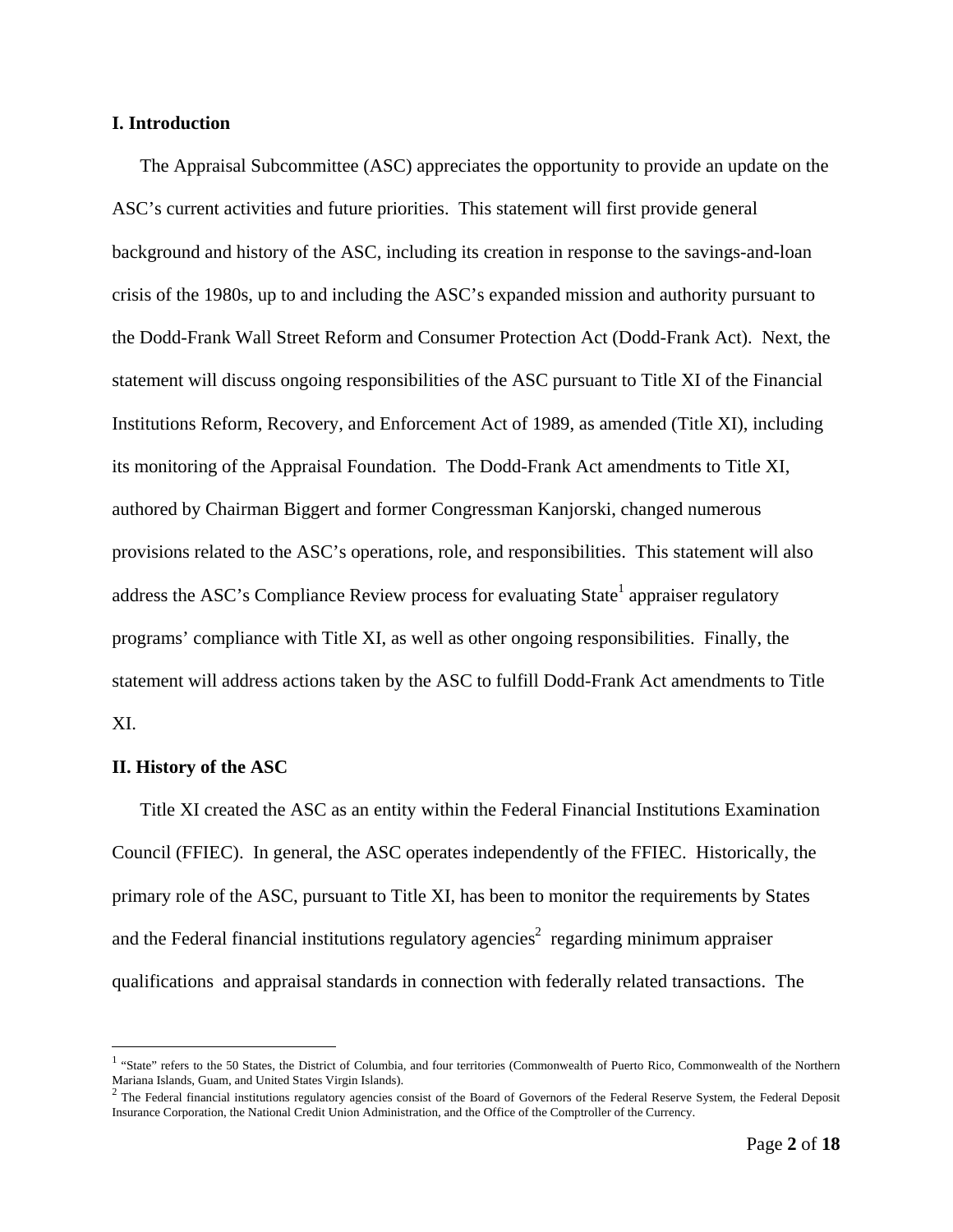Federal and State appraisal regulatory framework governing federally related transactions includes any real estate-related financial transaction that a Federal financial institution's regulatory agency engages in, contracts for, or regulates, and that requires the services of an appraiser.<sup>3</sup>

 Following the savings-and-loan crisis of the 1980s, Congress passed Title XI to address identified weaknesses in the appraisal profession and the quality of real property appraisals supporting the lending activity of federally regulated institutions. Title XI recognized the need for uniform appraisal standards and minimum qualification criteria for appraisers. Prior to Title XI, appraisers were, for the most part, unregulated at either the Federal or State level and there was no uniform set of appraisal standards. The federal financial institutions regulatory agencies had broad safety and soundness guidelines requiring regulated financial institutions to consider the nature and value of a loan's collateral value. Therefore, Title XI sought to address this situation with an emphasis on the importance of appraisals to support safe and sound real estate lending activity of federally regulated institutions and to protect Federal financial and public policy interests in real estate transactions.

 Title XI created a unique regulatory framework for real estate appraisals and appraisers that involves Federal, State and private entities:

- At the Federal level, the ASC provides Federal monitoring, support and oversight to both the private and State entities; while the Federal financial institutions regulatory agencies are responsible for prescribing appropriate standards for the performance of real estate appraisals in connection with federally related transactions under their jurisdiction.
- At the State level, State regulatory agencies are responsible for the certification, licensing and supervision of appraisers.

 $3$  Title XI § 1121 (4), 12 U.S.C. 3350, as amended.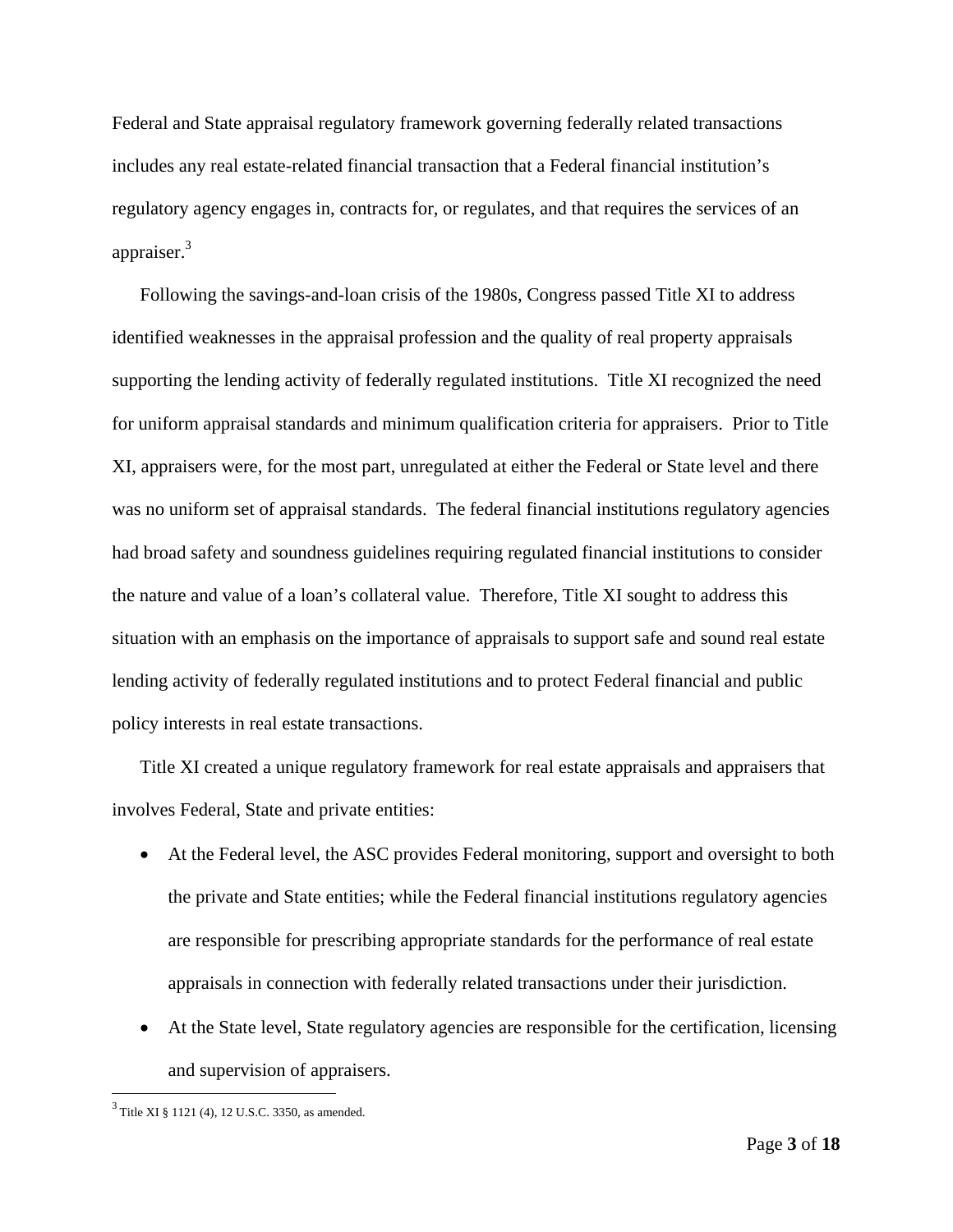On the private side, the Appraisal Foundation (Foundation), a private non-profit corporation, is responsible for promulgating uniform appraisal standards and minimum real property appraiser qualification criteria. The Foundation serves as the parent organization for two boards established to accomplish this mission: the Appraisal Standards Board (ASB) and the Appraiser Qualifications Board (AQB). These boards respectively promulgate and maintain the Uniform Standards of Professional Appraisal Practice (USPAP) and the Real Property Appraiser Qualification Criteria (AQB Criteria).<sup>4</sup>

 The ASC is made up of seven members as designated by the heads of the Federal financial institutions regulatory agencies, the Department of Housing and Urban Development, and, pursuant to the Dodd-Frank Act, the Federal Housing Finance Agency and the Consumer Financial Protection Bureau. The ASC currently has a staff of ten. The ASC is hiring three additional staff to support the added responsibility given to the ASC by the Dodd-Frank Act.

#### **III. Responsibilities of the ASC Pursuant to Title XI**

 The Dodd-Frank Act included an emphasis on consumer and residential mortgage lending, recognizing that appraisals provide important information on a property, including its market value, that assists consumers in making informed borrowing decisions, as well as providing important information for the lender to understand the risk in a real estate loan. With the enactment of the Dodd-Frank Act, the amendments to Title XI expanded the ASC's mission and authority and provided additional tools for the ASC in carrying out its responsibilities.<sup>5</sup>

 Pursuant to Title XI as amended, the ASC monitors the requirements established by States for the certification and licensing of appraisers qualified to perform appraisals in connection with

1

 $4$  The AQB Criteria establish the minimum requirements for credentialing of appraisers qualified to perform appraisals for federally related transactions, including education (for initial qualification and continuing), experience and examination. 5 Title XI § 1103.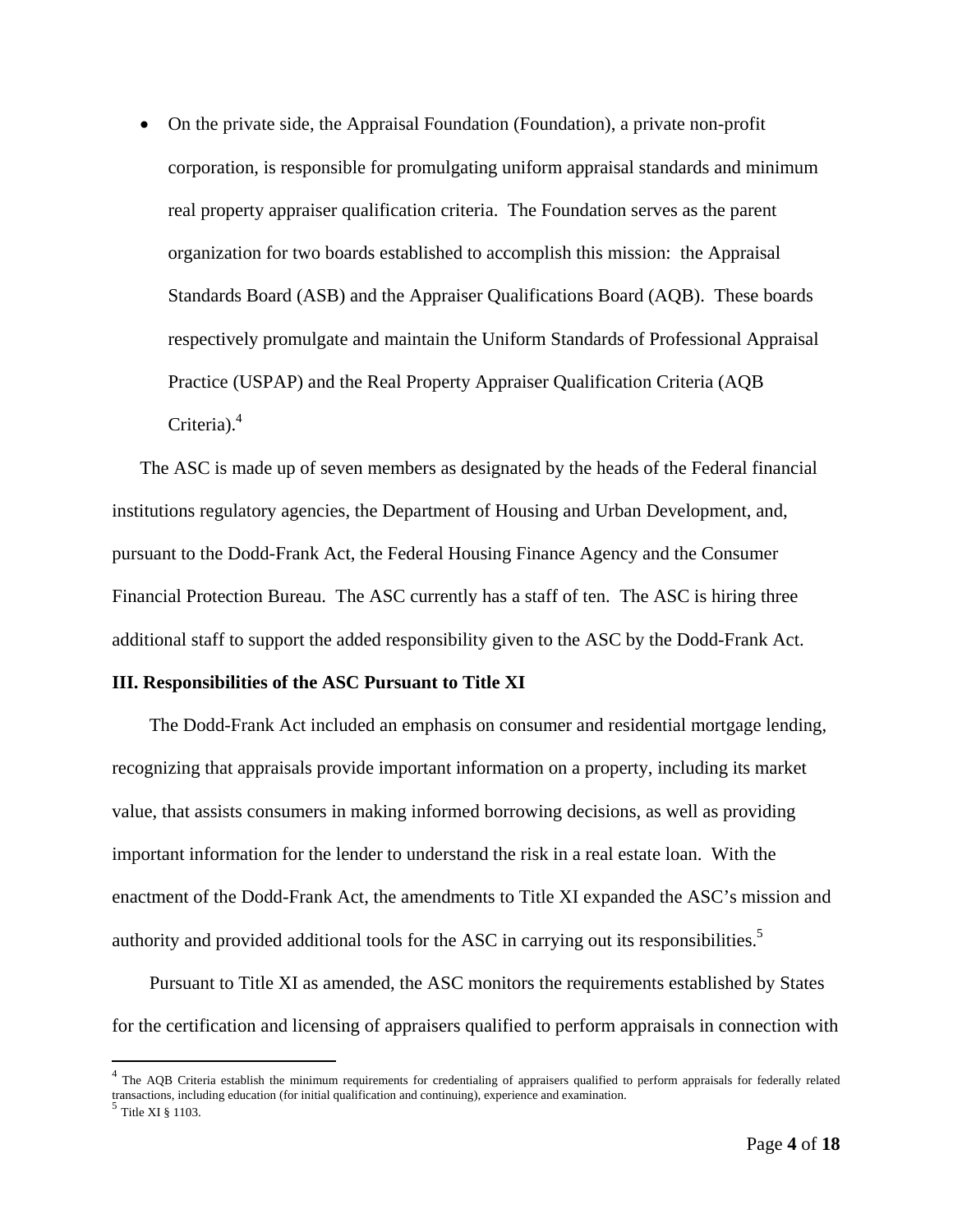federally related transactions (including a code of professional responsibility). Specifically, States must adopt and/or implement all relevant AQB Criteria for the certification and licensing of appraisers.

 Title XI requires the ASC to monitor both the requirements established by the Federal financial institutions regulatory agencies with respect to appraisal standards for federally related transactions under their jurisdiction and the agencies' determinations as to which federally related transactions under their jurisdiction require the services of a State certified or licensed appraiser.

 The ASC is required to maintain a National Registry (Registry) of State certified and licensed appraisers who are eligible to perform appraisals for federally related transactions. Through the Registry, State and Federal regulators, lenders, and consumers can determine whether an appraiser holds an active credential in good standing with the State, the type of credential and the State disciplinary history for that appraiser.<sup>6</sup> The Registry became operational in 1992 and is available on the ASC website (www.asc.gov). Over the years, system enhancements have been made to the Registry to improve public access. In March 2010, an updated Registry system and ASC website were implemented. The updated Registry allows authorized and properly trained personnel from each State to update in real time a State's Registry submission and disciplinary actions taken against its licensed or certified appraisers. The Registry contains fewer than 105,000 appraiser credentials<sup>7</sup>, down almost 14 percent from the peak in 2007. With the Registry fee being the ASC's sole source of revenue, the reduction in the number of credentials

 $<sup>6</sup>$  The National Registry includes the following disciplinary action history for each credential: suspensions, revocations and surrendered in lieu of</sup> the aforementioned actions. See Appendix A – *Appraiser Disciplinary Actions Reported by States* for a list of State disciplinary actions since 1992.

 $^7$  Some appraisers are licensed or certified in more than one State. Therefore the number of credentials is higher than the actual number of licensed and certified appraisers. There are approximately 88,000 distinct appraisers on the Registry.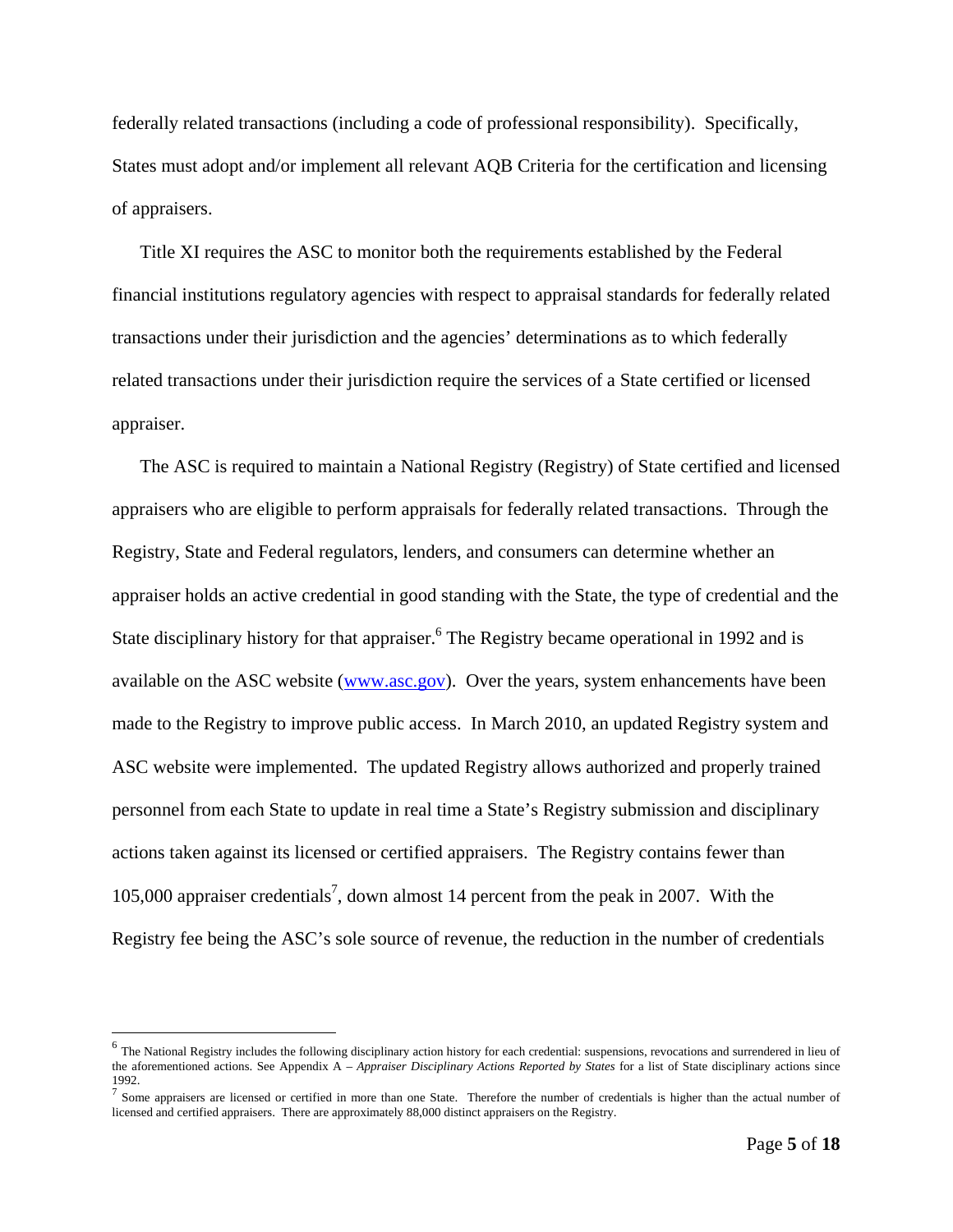on the Registry places additional challenges on the ASC to budget and plan for additional responsibilities arising from the Dodd-Frank Act mandates.

 The ASC is required to transmit an annual report to Congress not later than June 15 of each year that describes its activities during the preceding year. The 2011 Annual Report has been submitted to Congress and is available on the ASC website (www.asc.gov).

 The ASC is further required to monitor and review the practices, procedures, activities and organizational structure of the Foundation. In monitoring the Foundation, ASC staff attends all public and private meetings of the Foundation boards, including their Board of Trustees. ASC staff also reviews and, at times, comments on proposed and final published documents regarding the AQB Criteria and USPAP. ASC staff also attends meetings of the Appraisal Practices Board (APB) as part of the responsibility to monitor activities of the Foundation. No grant funds are awarded to the APB as Title XI only authorizes grants to the Foundation for the work of the ASB and AQB.

In 2011 the Foundation appointed a Strategic Plan Task Force to review and update its Strategic Plan. The Task Force held briefings for the Appraisal Foundation Board of Trustees and sponsoring organizations which were attended by ASC staff. Foundation staff indicated that the proposed Strategic Plan will be published this summer for a 90-day public comment period. Once the proposed Strategic Plan is published, the ASC will review it and provide comments. The ASC anticipates submitting comments to the extent that it affects the Title XI related work of the Foundation.

 Pursuant to Title XI, amounts appropriated for or collected by the ASC shall be used, among other things, "to make grants in such amounts as it deems appropriate to the Foundation, to help defray those costs of the Foundation relating to the activities of the Appraisal Standards and

Page **6** of **18**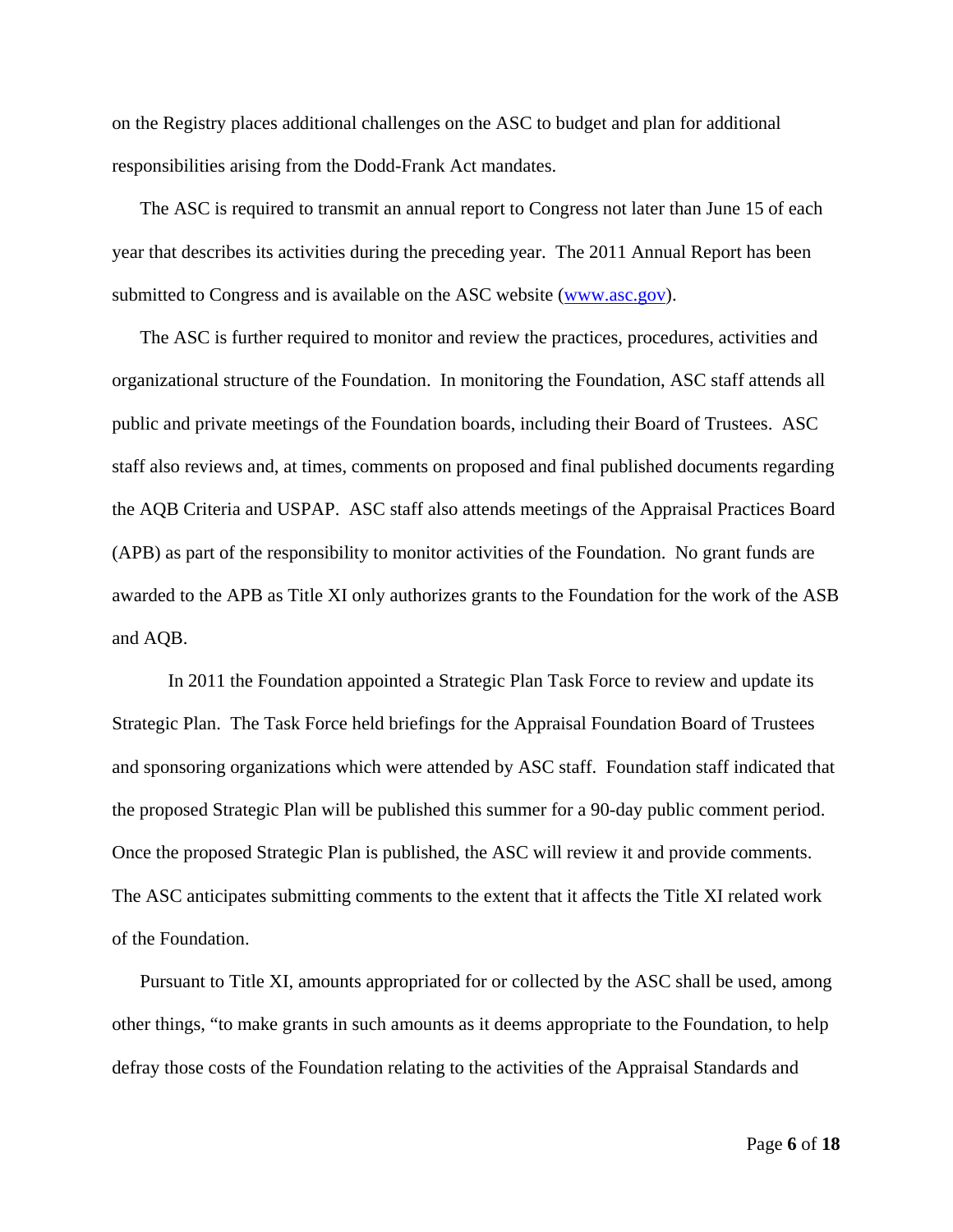Appraiser Qualifications Boards."<sup>8</sup> Since making its first grant in 1992, the ASC has provided over \$16 million in grant funds to the Foundation. The Foundation submits an annual grant request to the ASC for grant-related activities of the ASB and AQB. To receive reimbursement for those activities, the Foundation presents monthly reimbursement requests specifying the grant-related activities undertaken in a given month. ASC staff reviews the grant reimbursement requests and makes recommendations to the ASC as to whether the requests should be approved in total, in part, or denied. The ASC reviews the requests along with staff recommendations and approves or denies, in total or in part, the requests during the monthly public meetings. Further, the ASC engages an independent public accounting firm to review the Foundation's grant-related activities and the monthly reimbursement requests. For fiscal year (FY) 2012, the ASC approved an annual grant of approximately \$900,000 to the Foundation and its boards, which includes funds for the State Investigator Training Program. The grant also defrays the expenses of grant eligible activities of the ASB and AQB such as the development and maintenance of USPAP and the AQB Criteria, and maintenance of the Uniform State Appraiser Examinations. The ASC provides the Foundation grant funds for the development, presentation, and hosting of State Investigator Training Courses. The program provides training to assist States in investigating complaints against appraisers. The courses, developed jointly by the Foundation, the States, and the ASC staff, fill a void for States that would not otherwise have access to these professional development opportunities, particularly at a time when many States have limited financial resources. In total, 63 State employees attended the training in 2011, bringing the total number of State employees to 330 that have attended the courses over the past three years. The training promotes more effective complaint investigation and resolution by State appraiser regulatory programs. The training covers topics such as USPAP and proper investigative techniques, and

 $8^8$  Title XI § 1109 (b) (4), 12 U.S.C. 3338, as amended.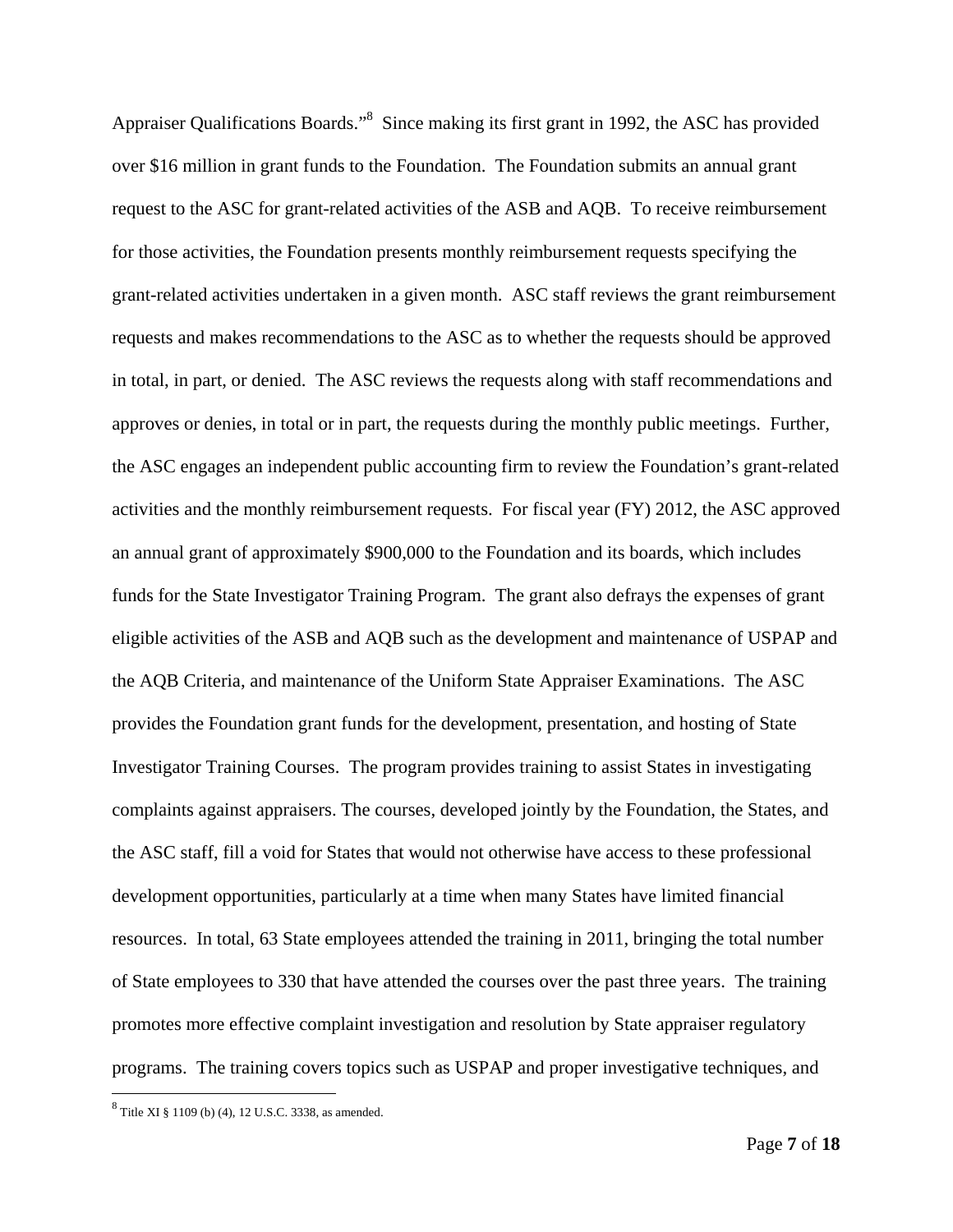provides resources to aid the States in their processing of complaints against appraisers. In response to the positive feedback from participating States, the ASC approved funding for additional investigator courses for 2012.

 A key part of the ASC's role is to monitor and assess State appraiser regulatory programs relative to Title XI. State appraiser regulatory programs are reviewed every two years, at a minimum, through an on-site Compliance Review process. Compliance Reviews are scheduled to coincide with a meeting of a State appraiser regulatory program's decision-making body whenever possible, and are conducted over a two- to four-day period. ASC staff assesses the State appraiser regulatory programs for compliance with Title XI, ASC Policy Statements<sup>9</sup> and AQB Criteria. The ASC's Compliance Review of the State appraiser regulatory programs focuses on three key components of Title XI: (1) implementation and enforcement of USPAP and the AQB Criteria; (2) adequacy of the State's statutory or regulatory authority, funding and staffing to successfully carry out Title XI-related functions; and (3) consistency with Title XI in the decisions of the State appraiser regulatory programs.

 The ASC issues a final Compliance Review Report and letter to the State with a determination regarding the State's compliance with Title XI. State appraiser regulatory programs are found to be either: (1) in substantial compliance; (2) not in substantial compliance; or (3) not in compliance<sup>10</sup>.

 The general areas of non-compliance with Title XI and the number of States experiencing those problems are presented in the 2011 Annual Report available on the ASC website (www.asc.gov). A summary of those findings over the past three years is also included in

<sup>&</sup>lt;sup>9</sup> The ASC periodically issues Policy Statements to assist the States in understanding the ASC's expectations for State appraiser regulatory programs. The Policy Statements reflect the general framework that the ASC uses in the Compliance Review process.<br><sup>10</sup> In Substantial Compliance – Applies when no issues of non-compliance or violations of Title XI, ASC Pol

identified. Not in Substantial Compliance – Applies when there are one or more issues of non-compliance or violations of Title XI, ASC Policy Statements and/or AQB Criteria but the concerns do not rise to the level of "not in compliance." Not in Compliance – Applies when the number, seriousness or repetitivness of the Title XI, ASC Policy Statements and/or AQB Criteria violation warrant this finding.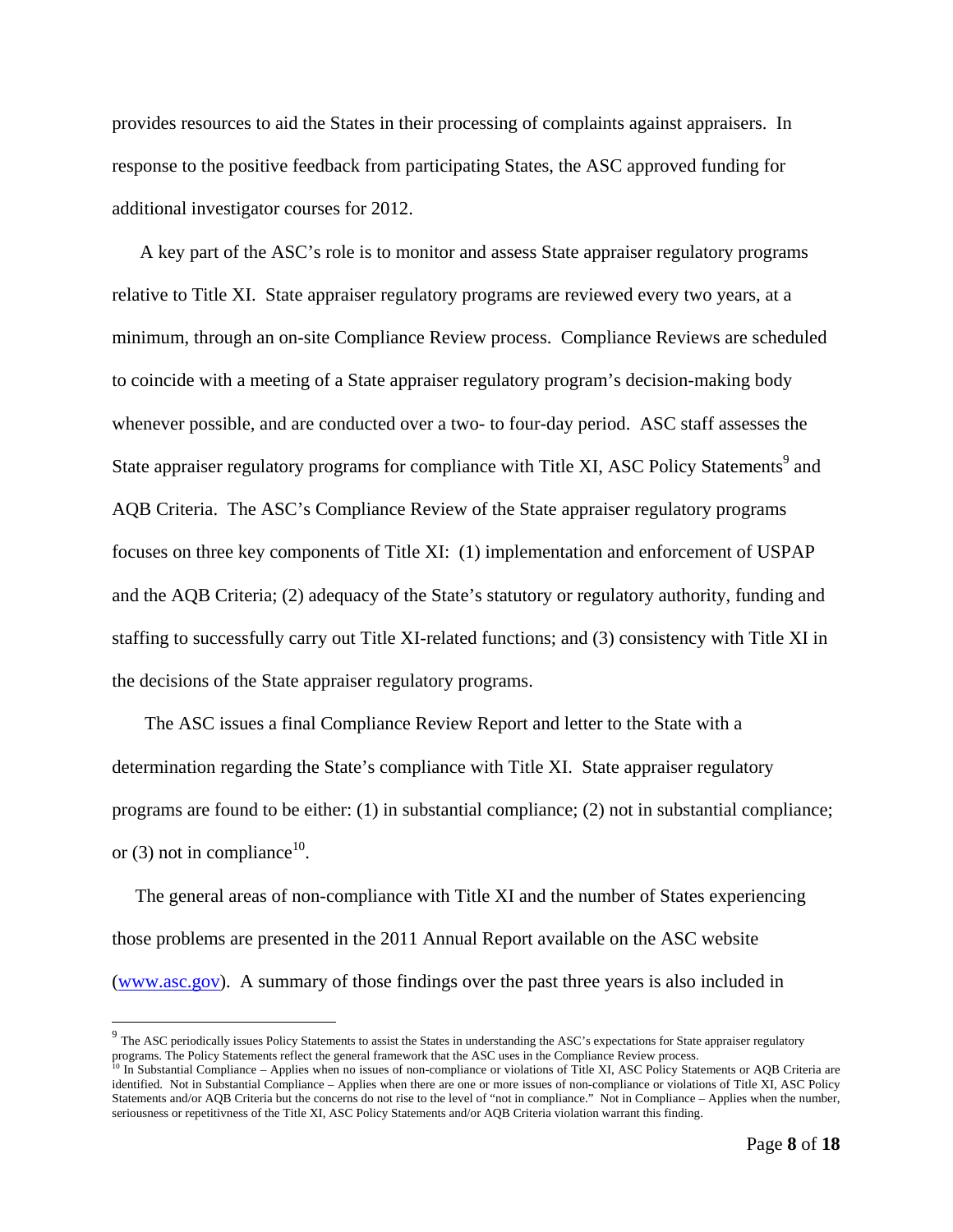Appendix B of this statement. Timeliness of the investigation and resolution of complaints against appraisers continues to be the most common area of non-compliance for the States.

 In 2011, ASC staff conducted 33 on-site visits: 27 of those were full Compliance Reviews; 3 were Follow-up Reviews; 3 were on-site Priority Contact visits. These Priority Contacts provide ASC staff the opportunity to meet with a State that may pose a relatively high risk to the appraisal regulatory system, such as a State with a large population of appraisers, a State with major changes to the State appraiser regulatory program leadership, or a State with past compliance concerns.

 As reported in the 2011 ASC Annual Report, the following 12 States collectively represented over 50 percent of the appraiser credentials on the National Registry: California, Florida, Georgia, Illinois, Michigan, New York, North Carolina, Ohio, Pennsylvania, Texas, Virginia, and Washington (listed alphabetically).

 Title XI authorizes the ASC to take action against a State in the case of non-compliance, with an order of non-recognition. Such an order would effectively mean that federally regulated financial institutions would be unable to conduct real estate lending in a non-compliant State as institutions would be unable to employ the State's appraisers for appraisals in federally related transactions. The Dodd-Frank Act gave the ASC the authority to take interim action against a State in the case of non-compliance with Title XI (as an alternative to, or in advance of nonrecognition). With regard to any future ASC rulemaking, the Dodd-Frank Act directs the ASC to establish an advisory committee of industry participants, including appraisers, lenders, consumer advocates, real estate agents, and government agencies, and hold meetings as necessary to support the development of such regulations.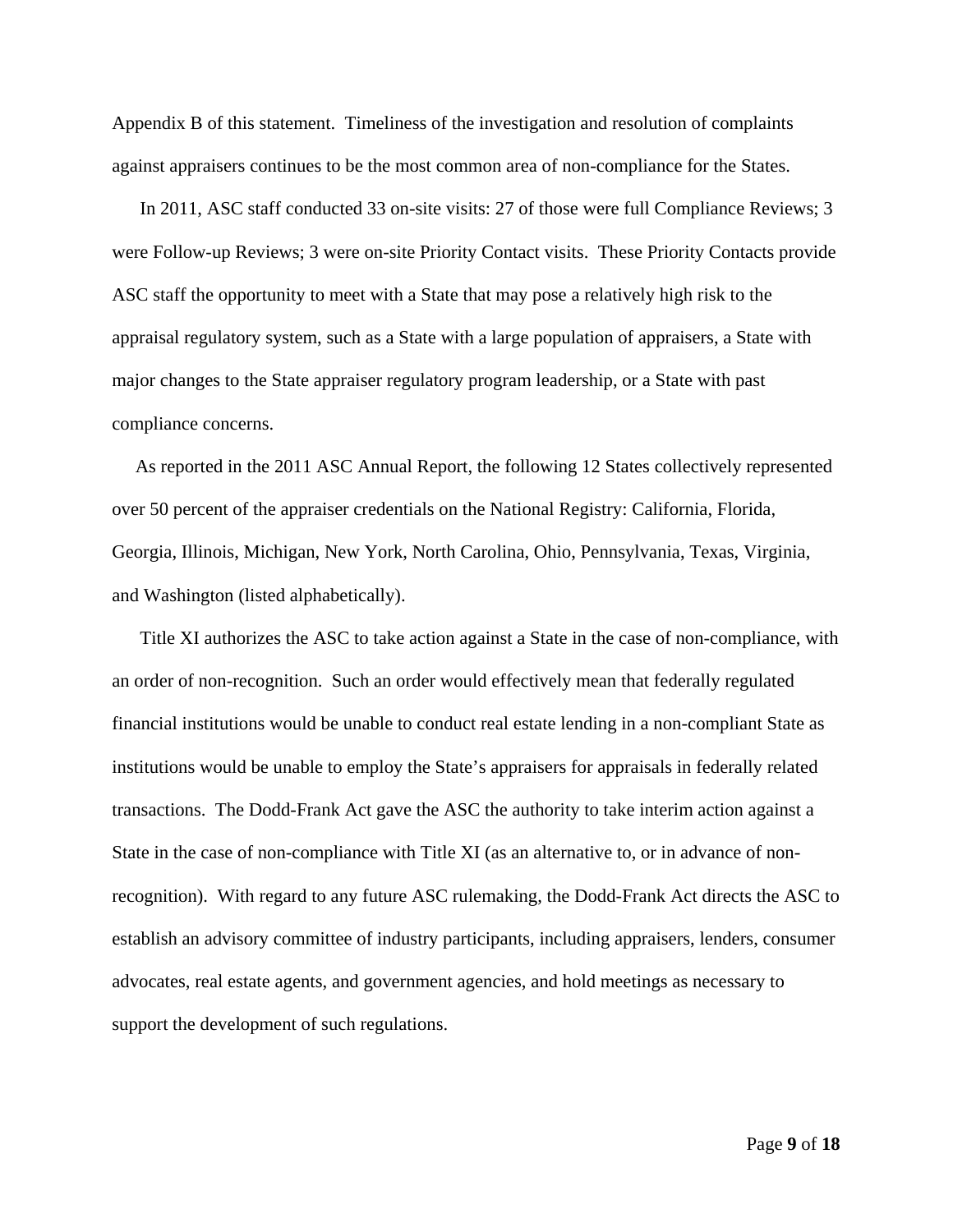#### **IV. Current Activities and Future Priorities**

 Since the passage of the Dodd-Frank Act in 2010, the ASC completed numerous tasks associated with the amendments to Title XI including:

- Holding ASC meetings in open session after notice in the Federal Register
- Issuing Bulletins to State appraiser regulatory agencies noticing them on:
	- o Increased National Registry fees from \$25 to \$40 (the fee of \$25 was established in 1992 and had not changed since.)
	- o Implementation of the new AQB minimum qualification requirements for State licensed appraisers, trainees, and supervisors
	- o New State reciprocity requirements
	- o Requirement to maintain adequate funding and staffing
- Providing Annual Reports to Congress by June 15.

 In January, the ASC underwent significant change with the OCC, FRB and FDIC appointing new representatives. In addition, the CFPB member who had been acting in an advisory capacity became a voting member, and effective April  $1<sup>st</sup>$ , the FFIEC appointed the HUD representative to a two-year term as the new ASC Chairman. The first meeting with the new members was held in February. Since then, the ASC has held five monthly public Meetings and ten Briefings. Substantial progress is being made in a number of areas, as discussed below.

 Last fall the ASC voted to deploy the Appraisal Complaint National Hotline. Since that time, a website has been developed, a call center has been designed, and an overall process for handling complaints has been drafted. ASC member agencies are currently working to finalize the details for how they will handle the referral of a complaint from the Hotline. This effort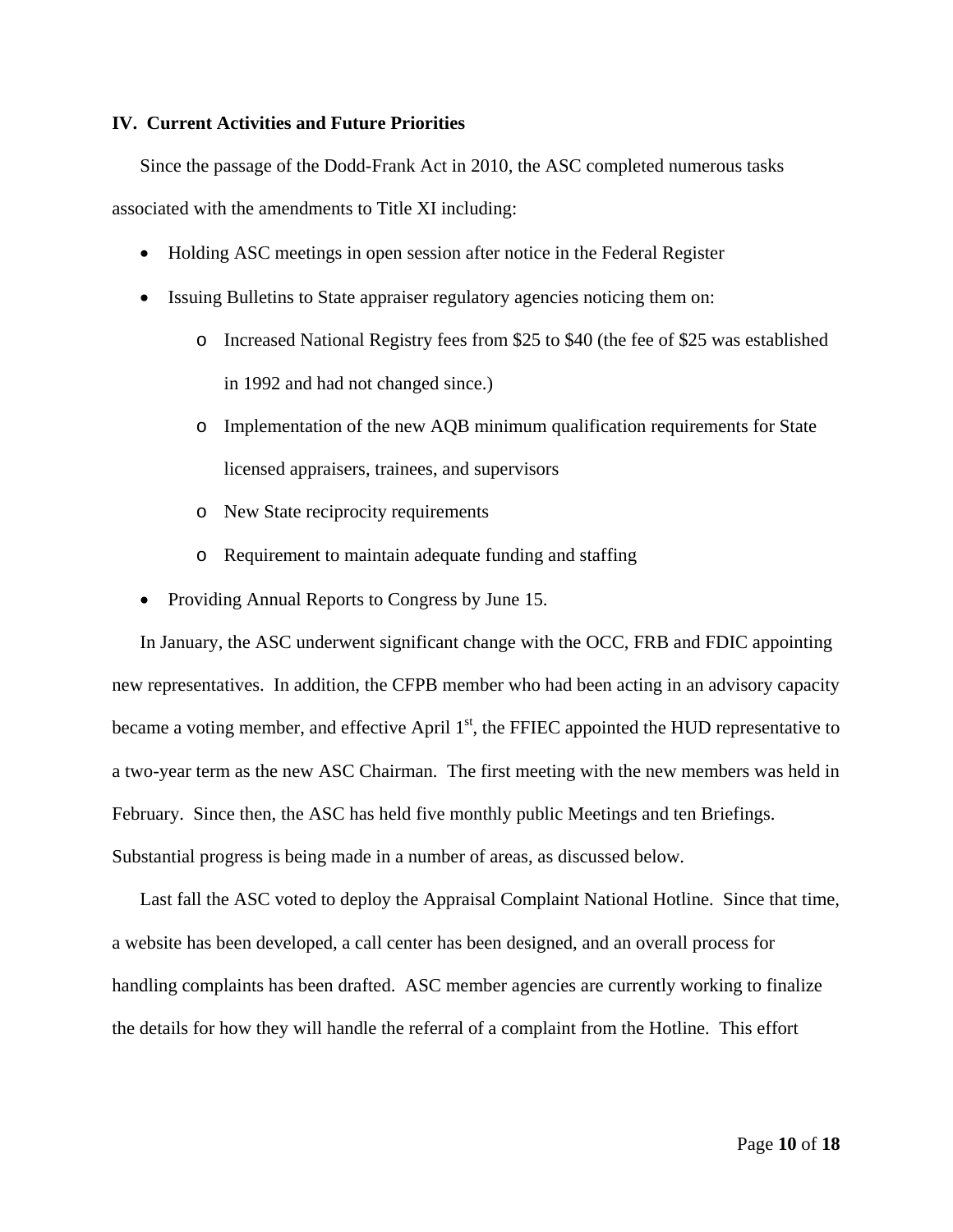involves interagency coordination and information sharing. Launch of the Hotline is anticipated before the end of 2012.

 The ASC approved revised Policy Statements for publication in the Federal Register for public comment. This is the first complete rewrite of the Policy Statements since 1992, and incorporates changes to Title XI brought about by the Dodd-Frank Act. The ASC anticipates reviewing and considering the public comments and publishing adopted Policy Statements before the end of 2012.

 Other ASC priorities include fulfilling the authority and responsibilities conferred by the Dodd-Frank Act in such areas as State grants and rulemaking. Many State appraiser regulatory programs do not control their funding, and, as referenced in the GAO study (discussed more fully below), can have their appraisal program funds swept<sup>11</sup> into the general fund. To provide broad support of all States the ASC currently funds the State Investigator Training Program, which pays travel and education related expenses for at least three individuals from each State to attend educational offerings on effective complaint investigation and prosecution techniques. While the ASC has not yet formally addressed rulemaking, the proposed Policy Statements would implement the interim sanctioning authority given to the ASC by the Dodd-Frank Act to remove appraisers from the National Registry for up to 90 days.<sup>12</sup> Use of any additional interim sanctioning authority would require rulemaking. If the ASC determines that there is a need for rulemaking the ASC will establish an advisory committee as required in the Dodd-Frank Act.

 The Dodd-Frank Act also required the GAO to conduct a study of the ASC. The GAO conducted its study throughout 2011 and issued its report last January. The GAO made three

<sup>&</sup>lt;sup>11</sup> Many State legislatures and or governors offices have the authority to "sweep" funds from State agencies. Sweeping the funds refers to taking the funds for use in other areas of the State government or borrowing the funds. In some cases borrowed funds are never returned.<br><sup>12</sup> The Dodd-Frank Act also gave the ASC similar interim sanctioning authority for appraisa

ASC establishes the Appraisal Management Company National Registry, it will be necessary to revise the Policy Statements to implement the interim sanctioning authority for appraisal management companies.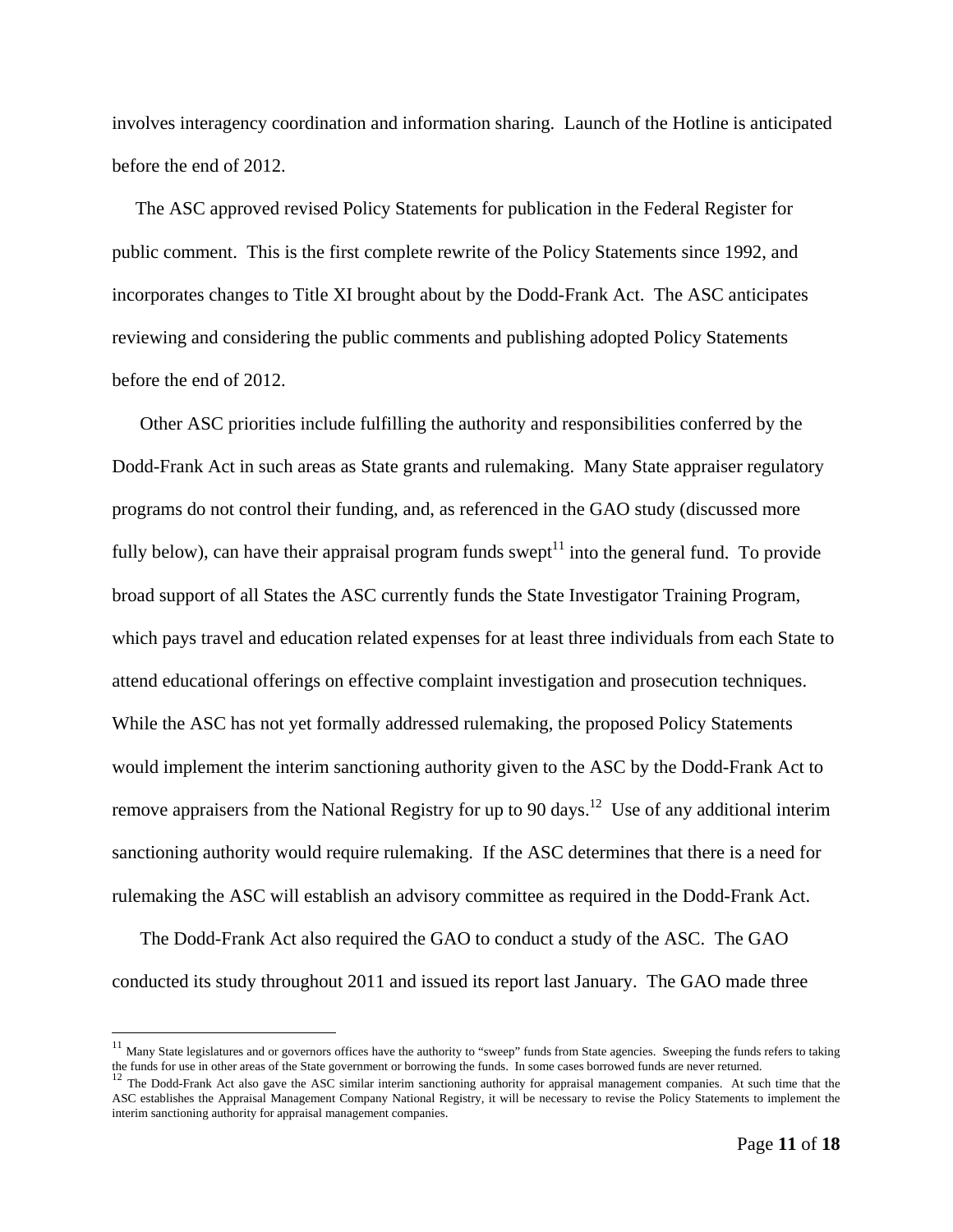recommendations, which the ASC is currently working to address. Following are the GAO recommendations and ASC progress in responding to them:

- 1. Clarify the definitions used to categorize States' overall compliance with Title XI and include them in ASC's compliance review and policy and procedures manuals, compliance review reports to States, and annual reports to Congress.
	- $\triangleright$  Added current compliance review findings definitions to the Policy and Procedures Manual, State Compliance Review reports, and are included in the 2011 Annual Report to Congress.
	- Drafted revised Policy Statements to include redefined Compliance Review findings and definitions that more specifically define States' level of compliance with Title XI, ASC Policy Statements and AQB Criteria.
- 2. Develop specific policies and procedures for monitoring the appraisal requirements of the federal financial institutions regulators and include them in the ASC's Policy and Procedures manual.
	- $\triangleright$  The ASC staff is drafting a policy to address this recommendation and will submit the draft policy to the ASC for approval. Additionally, ASC staff met with the interagency group working on appraisal-related regulations required by the Dodd-Frank Act, as well as the interagency group addressing the complaint hotline processes.
- 3. Develop specific criteria for assessing whether the grant activities of the Foundation are Title XI-related and include these criteria in ASC's Policy and Procedures manual.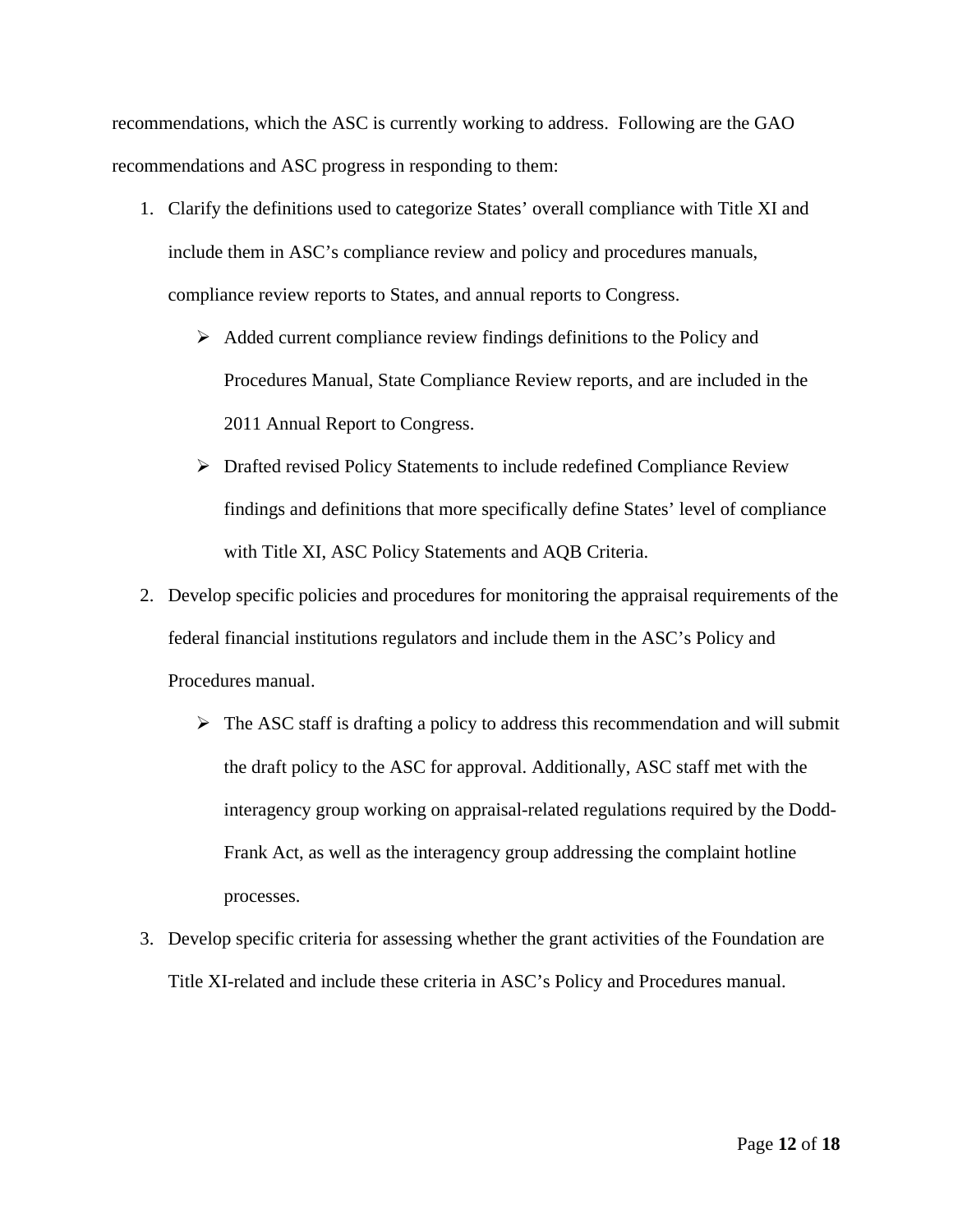$\triangleright$  The ASC staff is drafting a policy to ensure that both the type and level of approved grant funding are appropriate and will submit the draft policy to the ASC for approval.

 An overview of the ASC's completed, current and 2013 priorities is included in Appendix C of this statement.

## **V. Conclusion**

 In conclusion, the Dodd-Frank Act made significant amendments to Title XI that will take several years to fully implement. Given the significant additional responsibility and authority provided to the ASC, staffing and other resources are being carefully analyzed and monitored to ensure the ASC has the proper resources to fulfill its Title XI requirements. The ASC is dedicated to carrying out its new and existing Title XI mandates transparently and efficiently.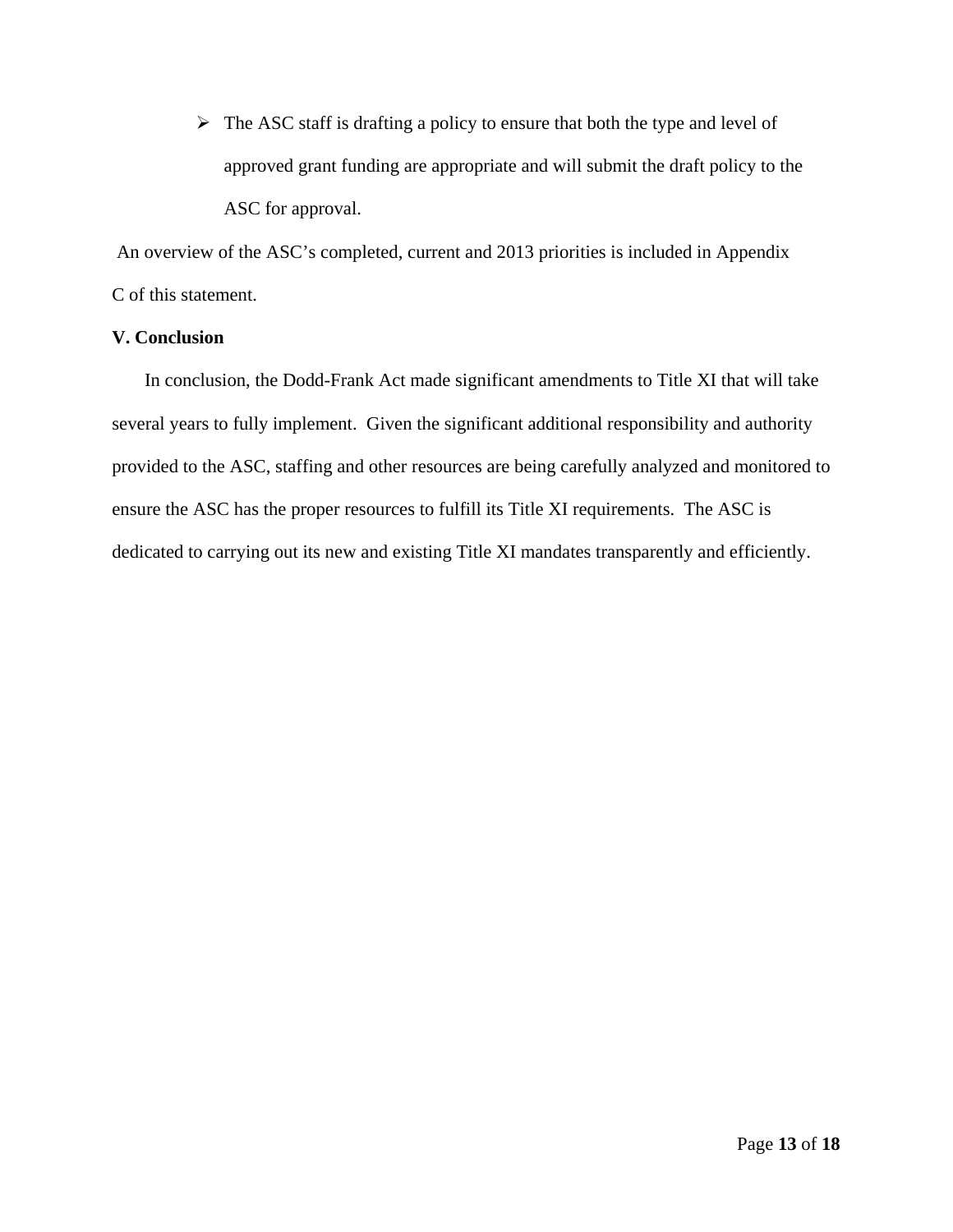# **Appendix A –** *Appraiser Disciplinary Actions Reported by States\**

| $-$ , $-$ , $      -$<br><b>STATE OR</b><br><b>US TERRITORY</b> |                       | Revocation   Suspension   Voluntary   Downgrade   Probation | .<br>Surrender  |                         |                | <b>Fine</b>         | <b>Additional</b> | <b>Official</b><br>Education   Reprimand | Warnings,<br>Corrective<br><b>Actions</b> | Other                   | <b>Total</b> |
|-----------------------------------------------------------------|-----------------------|-------------------------------------------------------------|-----------------|-------------------------|----------------|---------------------|-------------------|------------------------------------------|-------------------------------------------|-------------------------|--------------|
| <b>ALASKA</b>                                                   | 1                     | 1                                                           | 4               |                         | 6              | 7                   | 4                 |                                          | 3                                         |                         | 26           |
| <b>ALABAMA</b>                                                  | 9                     | 44                                                          | 17              | 4                       | 6              | 15                  | 6                 | 12                                       |                                           | 16                      | 129          |
| <b>ARKANSAS</b>                                                 | 9                     | 22                                                          | 8               | 2                       | 153            | $\overline{7}$      | 26                |                                          | 8                                         | 74                      | 309          |
| <b>ARIZONA</b>                                                  | 40                    | 27                                                          | 43              | $\mathbf{1}$            | 74             |                     | $\mathbf{1}$      | $\overline{2}$                           |                                           | 361                     | 549          |
| <b>CALIFORNIA</b>                                               | 133                   | 62                                                          | 110             | $\mathbf{1}$            | 54             | 503                 | 92                |                                          | 140                                       | 43                      | 1,138        |
| <b>COLORADO</b>                                                 | 37                    | 56                                                          | 92              | 3                       | 42             | 200                 | 179               |                                          |                                           | 11                      | 623          |
| <b>CONNECTICUT</b>                                              | 6                     | 6                                                           | $\overline{7}$  |                         |                | 145                 | 36                | $\mathbf{1}$                             |                                           | 6                       | 207          |
| <b>DISTRICT OF COLUMBIA</b>                                     | $\overline{2}$        | 5                                                           |                 |                         | 9              | 19                  | $\overline{2}$    | $\overline{2}$                           |                                           |                         | 39           |
| <b>DELAWARE</b>                                                 | $\mathbf{1}$          | 13                                                          |                 |                         | 7              | $\overline{a}$      | 14                | 13                                       |                                           |                         | 52           |
| <b>FLORIDA</b>                                                  | 272                   | 185                                                         | 27              | 1                       | 607            | 570                 | 125               | $6 \mid$                                 | 4                                         |                         | 1,797        |
| <b>GEORGIA</b>                                                  | 283                   | 135                                                         | 31              |                         |                |                     |                   |                                          |                                           | 353                     | 802          |
| HAWAII                                                          | $\mathbf{1}$          |                                                             |                 |                         |                | 13                  | 5                 |                                          | 1                                         |                         | 20           |
| <b>IOWA</b>                                                     | 17                    | 8                                                           | 33              |                         | 54             | 47                  | 138               | 19                                       | 4                                         | 6                       | 326          |
| <b>IDAHO</b>                                                    | 5                     | 18                                                          | $\overline{9}$  |                         | 70             | 163                 | 117               | $\overline{4}$                           | 4                                         | 36                      | 426          |
| <b>ILLINOIS</b>                                                 | 138                   | 108                                                         | 8               | $\mathbf{1}$            | 21             | 94                  | 13                | 11                                       | 660                                       | 3                       | 1,057        |
| <b>INDIANA</b>                                                  | 88                    | 100                                                         | 10              |                         | 154            | 24                  | 15                | 55                                       | $\overline{7}$                            | 73                      | 526          |
| <b>KANSAS</b>                                                   | 32                    | 16                                                          | 16              | 1                       | 104            | 80                  | 165               |                                          | 18                                        |                         | 432          |
| <b>KENTUCKY</b>                                                 | 3                     | 43                                                          | 19              |                         | $\overline{2}$ | 153                 | 85                |                                          | 5                                         | $\overline{4}$          | 314          |
| <b>LOUISIANA</b>                                                | $\overline{2}$        | 13                                                          |                 |                         |                | 23                  |                   |                                          | 24                                        |                         | 62           |
| <b>MASSACHUSETTS</b>                                            | 23                    | 18                                                          | 53              |                         | 76             | 120                 | 4                 | 200                                      | 6                                         |                         | 500          |
| <b>MARYLAND</b>                                                 | 12                    | 40                                                          | 3               |                         |                | 79                  | 39                | 13                                       | $\mathbf{1}$                              | $\overline{2}$          | 189          |
| <b>MAINE</b>                                                    | 21                    | 18                                                          | 8               |                         | 15             | 104                 | 61                | 58                                       | 15                                        | 6                       | 306          |
| <b>MICHIGAN</b>                                                 | 89                    | 29                                                          | $\vert 4 \vert$ |                         | 35             | 373                 | 129               |                                          |                                           |                         | 659          |
| <b>MINNESOTA</b>                                                | 66                    | 66                                                          |                 |                         | 1              | 331                 | 36                | 28                                       | 21                                        | 18                      | 567          |
| <b>MISSOURI</b>                                                 | 99                    | 130                                                         | 17              |                         | 259            |                     |                   | 2                                        | $\overline{2}$                            | 52                      | 561          |
| MISSISSIPPI                                                     | 10                    | 18                                                          | $\mathsf{S}$    |                         | 26             |                     | 39                | $\overline{2}$                           | $\mathbf{1}$                              | 278                     | 379          |
| <b>MONTANA</b>                                                  | 9                     | 8                                                           | 3               |                         | 25             | 38                  | 35                | $6 \overline{6}$                         |                                           | $\overline{2}$          | 126          |
| <b>NORTH CAROLINA</b>                                           | 17                    | 175                                                         | 51              | 1                       |                | 3                   | 203               | 79                                       | 6                                         | $\mathbf{1}$            | 536          |
| <b>NORTH DAKOTA</b>                                             | $\overline{2}$        | 5                                                           | $\mathsf{S}$    | 2                       | 11             |                     | 16                | $\mathbf{1}$                             |                                           | $1\overline{ }$         | 43           |
| <b>NEBRASKA</b>                                                 | $\mathbf{1}$          | 6                                                           | 21              | $\overline{\mathbf{3}}$ | 9              | $\overline{2}$      | 66                |                                          | 3                                         | 34                      | 145          |
| <b>NEW HAMPSHIRE</b>                                            | 3                     | 11                                                          | $1\overline{ }$ |                         |                | 53                  | 36                |                                          |                                           |                         | 104          |
| <b>NEW JERSEY</b>                                               | 17                    | 71                                                          | 12              | 2                       | 37             | 176                 | 44                | 74                                       | 5                                         |                         | 438          |
| <b>NEW MEXICO</b>                                               | 13                    | $\overline{7}$                                              | $\overline{2}$  |                         | 3              | 28                  | 60                | 11                                       | 14                                        |                         | 138          |
| <b>NEVADA</b>                                                   | 36                    | 26                                                          | 36              | 13                      | 10             | 107                 | 151               |                                          | 3                                         | $\overline{4}$          | 386          |
| <b>NEW YORK</b>                                                 | 139                   | 85                                                          | $\mathbf{1}$    |                         |                | 137                 | 26                |                                          | 49                                        | 5                       | 443          |
| ОНЮ                                                             | 30                    | 158                                                         | 20              |                         |                | 164                 | 262               | 6                                        | 75                                        |                         | 715          |
| <b>OKLAHOMA</b>                                                 | 376                   | 171                                                         | 18              | 3                       | 15             | 138                 | 39                | 3                                        | $\overline{\mathbf{c}}$                   | 13                      | 778          |
| <b>OREGON</b>                                                   | 16                    | 40                                                          | 27              |                         |                | 335                 | 22                | 27                                       | $\overline{4}$                            | 24                      | 495          |
| <b>PENNSYLVANIA</b>                                             | 8                     | 49                                                          | 22              |                         | 35             |                     | 184               | 14                                       |                                           |                         | 555          |
| PUERTO RICO                                                     |                       | $\overline{2}$                                              |                 |                         |                | 243<br>8            | $\overline{2}$    |                                          |                                           | 8                       |              |
| <b>RHODE ISLAND</b>                                             | 8                     | 6                                                           | $\overline{2}$  |                         |                |                     | 11                |                                          |                                           | $\overline{2}$          | 20<br>45     |
| <b>SOUTH CAROLINA</b>                                           | 16                    | 18                                                          | 14              |                         | 73             | 16<br>134           | 51                | 77                                       | 3                                         |                         | 393          |
| <b>SOUTH DAKOTA</b>                                             | 6                     |                                                             | 3               |                         |                |                     |                   | 44                                       | 3                                         |                         |              |
| <b>TENNESSEE</b>                                                |                       | 16                                                          |                 |                         |                | 50                  | 45                |                                          |                                           | $\overline{4}$<br>44    | 171          |
| <b>TEXAS</b>                                                    | 12                    | 30<br>51                                                    | 12              | 5                       | 24             | 148                 | 141               | 8                                        | 75                                        |                         | 499          |
| <b>UTAH</b>                                                     | 83<br>17              | 5                                                           | 42<br>32        | 7                       | 82<br>13       | 199<br>155          | 335<br>69         | 13                                       | 6                                         | 10<br>22                | 821<br>320   |
| <b>VIRGINIA</b>                                                 | 32                    |                                                             |                 |                         |                |                     |                   |                                          |                                           |                         |              |
| <b>VERMONT</b>                                                  |                       | 82                                                          | $\mathsf{S}$    |                         | $\overline{2}$ | 8<br>$\overline{4}$ | $\overline{a}$    |                                          | 117                                       | $\mathbf{1}$            | 251          |
| <b>WASHINGTON</b>                                               | $\overline{2}$        | 6                                                           | $\overline{2}$  |                         | $\overline{2}$ |                     | 8                 |                                          | 23                                        | $\overline{7}$          | 54           |
| <b>WISCONSIN</b>                                                | 58                    | 45                                                          | $\mathsf{S}$    |                         | 82             | 65                  | 16                |                                          | 34                                        | $\mathbf{1}$            | 308          |
| <b>WEST VIRGINIA</b>                                            | 16                    | 61                                                          | 46              |                         | 8              | 127                 | 220               | 103                                      | 12                                        | 10                      | 603          |
| <b>WYOMING</b>                                                  | 3                     | 29                                                          |                 |                         | 25             | 37                  | 36                | 11                                       | 6                                         | $\overline{\mathbf{3}}$ | 150          |
| <b>Total</b>                                                    | $\mathbf{1}$<br>2,320 | $\mathbf{1}$<br>2,345                                       | 5<br>911        | 57                      | 6<br>2,237     | 6                   | 5<br>3,418        | 909                                      |                                           | $\overline{3}$<br>1,541 | 27<br>20,559 |
|                                                                 |                       |                                                             |                 |                         |                | 5,455               |                   |                                          | 1,366                                     |                         |              |

January 1, 1991 through December 31, 2011

\*Public disciplinary actions on the National Registry are those State actions currently in effect that affect an appraiser's ability to appraise: revocations, suspensions or voluntary surrenders in lieu of discipline. No disciplinary actions have been reported by Guam, Mariana Islands or Virgin Islands.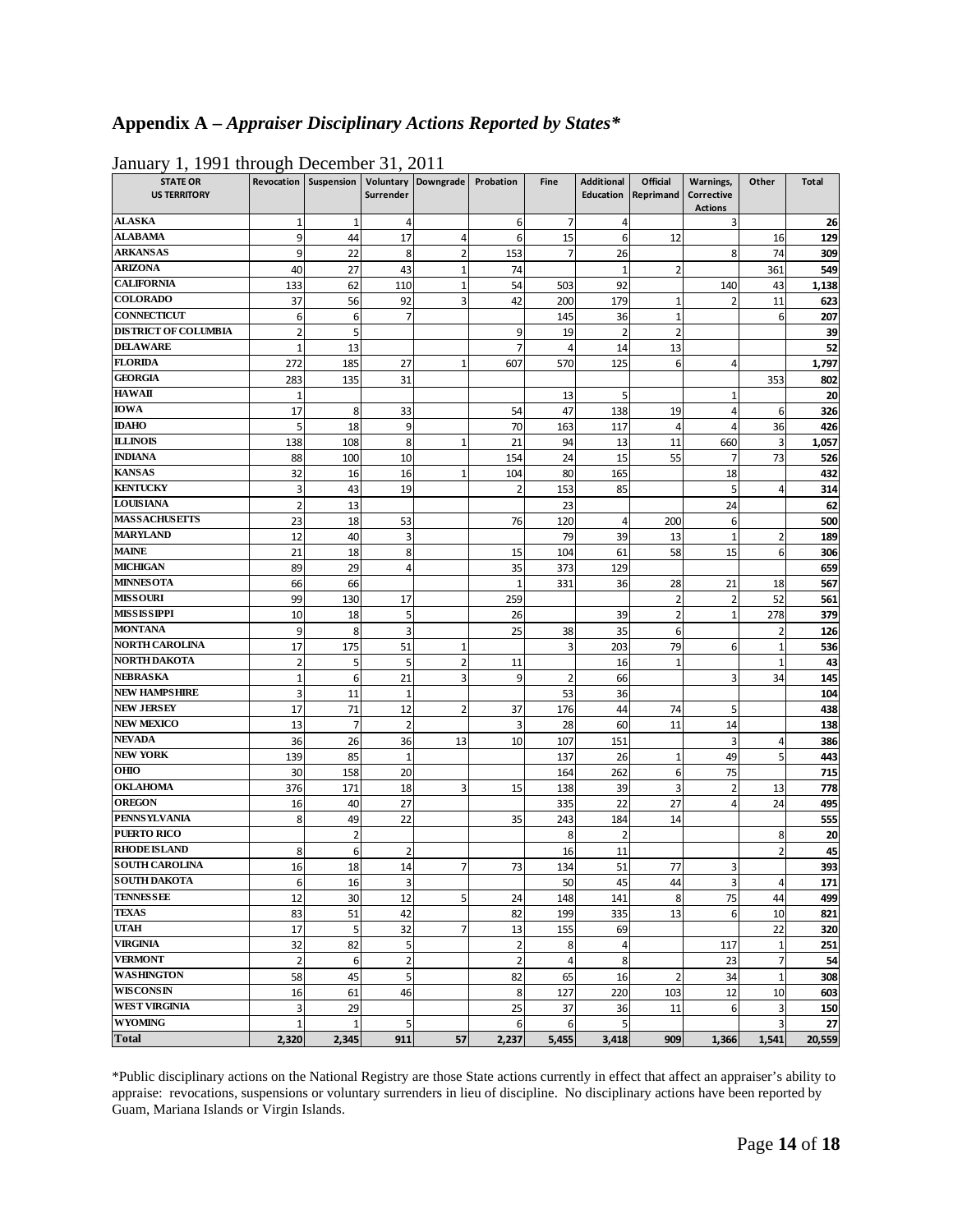# **Appendix B -** *2011 Compliance Review Findings*

| <b>Areas of Non-Compliance</b>                                   |                                   |                                   |                                   |  |  |  |
|------------------------------------------------------------------|-----------------------------------|-----------------------------------|-----------------------------------|--|--|--|
| <b>Requirement/Guidance Areas</b>                                | 2011<br><b>27 States Reviewed</b> | 2010<br><b>26 States Reviewed</b> | 2009<br><b>32 States Reviewed</b> |  |  |  |
|                                                                  |                                   |                                   |                                   |  |  |  |
| <b>Statutes, Regulations,</b><br><b>Policies and Procedures:</b> | 4                                 | $\overline{2}$                    | 7                                 |  |  |  |
| <b>Temporary Practice:</b>                                       | $\Omega$                          | 0                                 | $\Omega$                          |  |  |  |
| <b>National Registry:</b>                                        | 0                                 | 0                                 | 1                                 |  |  |  |
| <b>Application Process:</b>                                      | 2                                 | 4                                 | 17                                |  |  |  |
| <b>Reciprocity:</b>                                              | 0                                 | $\mathbf 0$                       | 0                                 |  |  |  |
| <b>Education:</b>                                                | 0                                 | $\overline{2}$                    | 7                                 |  |  |  |
| Enforcement:                                                     | 18<br>19                          |                                   | 16                                |  |  |  |
| <b>State Compliance Status</b>                                   |                                   |                                   |                                   |  |  |  |
|                                                                  | 2011                              | 2010                              | 2009                              |  |  |  |
|                                                                  | <b>27 States Reviewed</b>         | <b>26 States Reviewed</b>         | <b>32 States Reviewed</b>         |  |  |  |
| In Substantial Compliance                                        | 15                                | 9                                 | 14                                |  |  |  |
| <b>Not in Substantial Compliance</b>                             | 11                                | 17                                | 18                                |  |  |  |
| <b>Not in Compliance</b>                                         | 1                                 | 0                                 | 0                                 |  |  |  |

# *2009 – 2011 Compliance Review Findings*

The table above documents the 2009, 2010, and 2011 Compliance Review findings by requirement and areas of guidance.

# *State Compliance Status 2007 - 2011*

| <b>State Compliance Status Showing Improvement</b> |                                      |                                      |                                      |                                      |                                             |  |
|----------------------------------------------------|--------------------------------------|--------------------------------------|--------------------------------------|--------------------------------------|---------------------------------------------|--|
|                                                    | 2011<br>27 States<br><b>Reviewed</b> | 2010<br>26 States<br><b>Reviewed</b> | 2009<br>32 States<br><b>Reviewed</b> | 2008<br>26 States<br><b>Reviewed</b> | 2007<br><b>30 States</b><br><b>Reviewed</b> |  |
| In Substantial Compliance                          | 15                                   | q                                    | 14                                   |                                      |                                             |  |
| <b>Not in Substantial Compliance</b>               | 11                                   | 17                                   | 18                                   | 20                                   | 26                                          |  |
| <b>Not in Compliance</b>                           |                                      |                                      | 0                                    |                                      | 0                                           |  |
| % In Substantial Compliance                        | 56%                                  | 35%                                  | 44%                                  | 19%                                  | 13%                                         |  |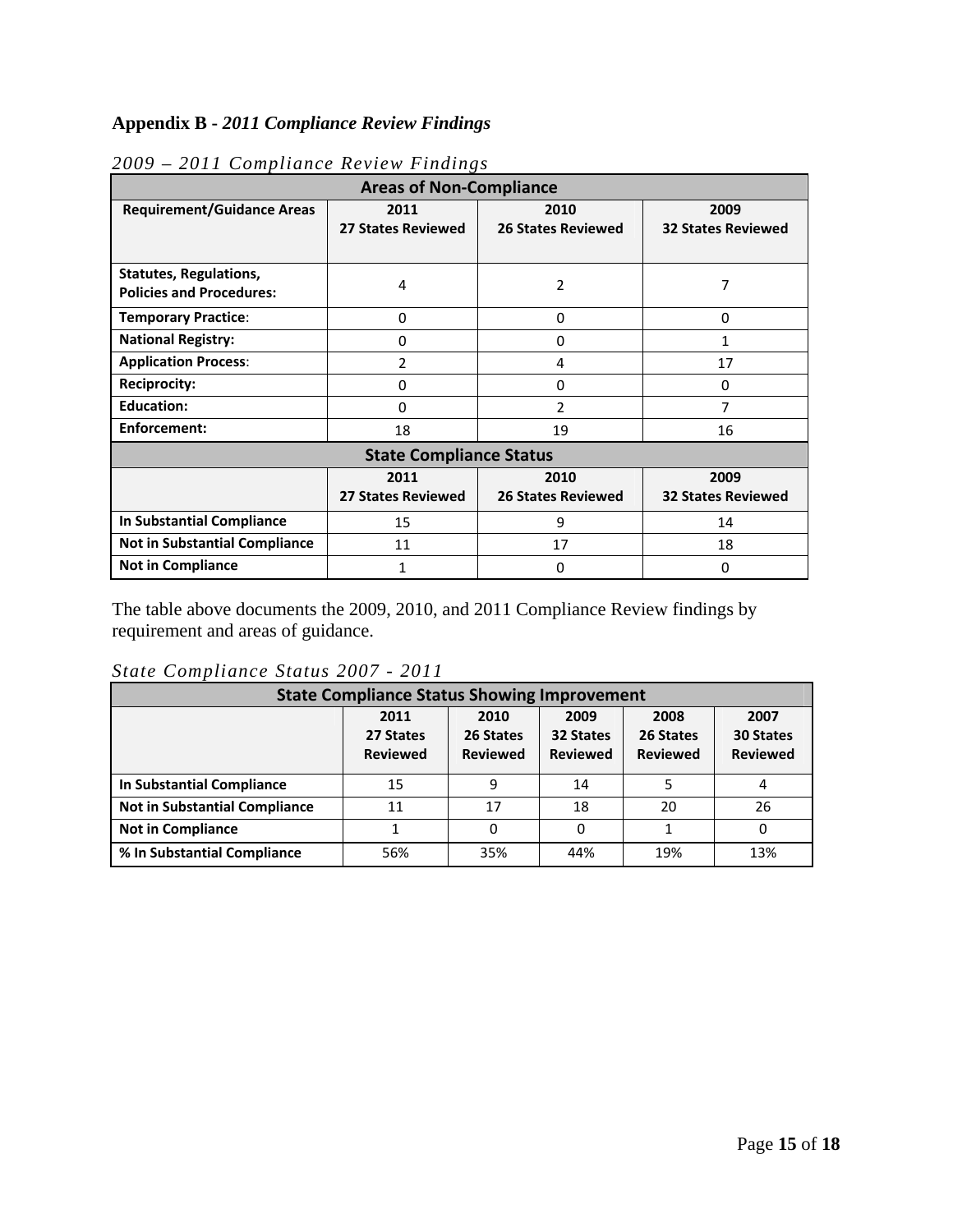# **Appendix C –** *Dodd-Frank Act: ASC Project Log*

| DODD-FRANK ACT: ASC PROJECT LOG                                                       |                                                                                                                                                                                                    |                                                                                                                                                                  |  |  |  |
|---------------------------------------------------------------------------------------|----------------------------------------------------------------------------------------------------------------------------------------------------------------------------------------------------|------------------------------------------------------------------------------------------------------------------------------------------------------------------|--|--|--|
| <b>Completed Tasks</b>                                                                |                                                                                                                                                                                                    |                                                                                                                                                                  |  |  |  |
| <b>Title XI as</b><br><b>Amended</b>                                                  | <b>Summary of Task(s)</b>                                                                                                                                                                          | <b>Current Status</b>                                                                                                                                            |  |  |  |
| \$1104(b)<br><b>Open Meetings</b>                                                     | ASC to hold meetings in<br>$\bullet$<br>public.<br>Notice of meetings to be<br>$\bullet$<br>published in the Federal<br>Register.<br>Amend ASC Rules of<br>Operation and Policies &<br>Procedures. | Completed.<br>$\bullet$<br>Open Meetings began July 2010.<br>$\bullet$<br>ASC Rules of Operation/Policies &<br>Procedures amended December 2010.                 |  |  |  |
| \$1109(a)<br><b>Registry Fees</b><br>Modified                                         | Issue ASC Bulletin to States to<br>$\bullet$<br>implement.<br>Amend Rules of Operation.                                                                                                            | Completed.<br>$\bullet$<br>ASC Bulletin issued October 14, 2010.<br>AMC Registry fees will follow timeline<br>$\bullet$<br>of AMC registration with States.      |  |  |  |
| § 1011<br>Amendments to<br>Appraisal<br>Subcommittee                                  | CFPB and the FHFA added as<br>$\bullet$<br>ASC member agencies.<br>Requires one ASC member be<br>a licensed or certified appraiser<br>or hold a professional<br>designation.                       | Completed.<br>$\bullet$<br>FHFA designated member representative<br>$\bullet$<br>in November 2010.<br>CFPB designated member representative<br>in November 2011. |  |  |  |
| $§$ §1116 $(c)$<br>Criteria                                                           | Issue ASC Bulletin to States to<br>$\bullet$<br>implement.<br>AQB Criteria mandatory for<br>$\bullet$<br>State Licensed Appraisers, and<br>Trainee and Supervisory<br>Appraisers.                  | Completed.<br>$\bullet$<br>ASC Bulletin issued March 18, 2011.<br>$\bullet$<br>Ongoing ASC monitoring of State<br>$\bullet$<br>Programs.                         |  |  |  |
| § 1118<br>Monitoring of State<br>Appraiser<br>Certifying and<br>Licensing<br>Agencies | Issue ASC Bulletin to States to<br>$\bullet$<br>implement requirement for<br>State Programs to maintain<br>adequate funding and staffing<br>to carry out Title XI-related<br>duties.               | Completed.<br>$\bullet$<br>ASC Bulletin issued March 18, 2011.<br>$\bullet$<br>Ongoing ASC monitoring of State<br>Programs.                                      |  |  |  |
| \$1122(b)<br>Reciprocity                                                              | Issue ASC Bulletin to States to<br>$\bullet$<br>implement new reciprocity<br>requirements.                                                                                                         | Completed.<br>$\bullet$<br>ASC Bulletin issued March 18, 2011.<br>$\bullet$<br>Ongoing ASC monitoring of State<br>٠<br>Programs.                                 |  |  |  |
| \$1122(h)<br>Appraiser<br>Education                                                   | <b>Encourage States to accept</b><br>$\bullet$<br>courses approved by the AQB<br>Course Approval Program.<br>Issue Bulletin to States.                                                             | Completed.<br>٠<br>ASC Bulletin issued March 18, 2011.<br>٠<br>Ongoing as part of Compliance Review.                                                             |  |  |  |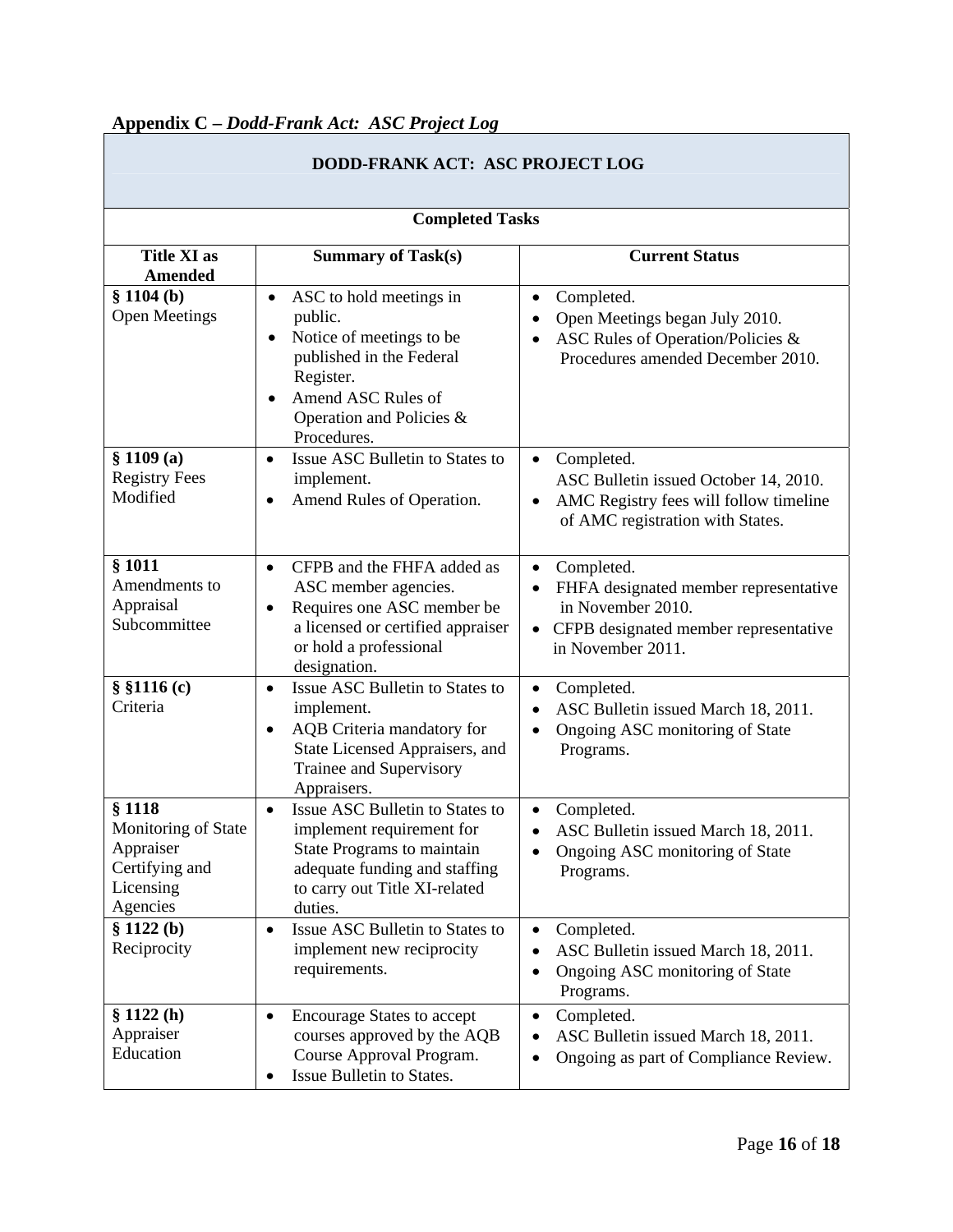| <b>Immediate Priorities FY 2012</b>                                                   |                                                                                                                                                                                                                                                |                                                                                                                                                                                                                                                                                                                                                                                                                                                                                                 |  |  |  |
|---------------------------------------------------------------------------------------|------------------------------------------------------------------------------------------------------------------------------------------------------------------------------------------------------------------------------------------------|-------------------------------------------------------------------------------------------------------------------------------------------------------------------------------------------------------------------------------------------------------------------------------------------------------------------------------------------------------------------------------------------------------------------------------------------------------------------------------------------------|--|--|--|
| <b>Title XI as</b><br>Amended                                                         | <b>Summary of Task(s)</b>                                                                                                                                                                                                                      | <b>Current Status</b>                                                                                                                                                                                                                                                                                                                                                                                                                                                                           |  |  |  |
| § 1103(a)<br><b>Annual Report</b>                                                     | <b>Transmit Annual Report to</b><br>$\bullet$<br>Congress June 15.                                                                                                                                                                             | 2011 Report submitted timely.<br>$\bullet$<br>2010 Report submitted timely.                                                                                                                                                                                                                                                                                                                                                                                                                     |  |  |  |
| \$1122(i)<br>Appraisal<br><b>Complaint Hotline</b>                                    | ASC to determine whether<br>$\bullet$<br>hotline exists that satisfies<br>provisions of Dodd-Frank Act.<br>If ASC determines no such<br>$\bullet$<br>hotline exists, ASC to establish<br>and maintain appraisal<br>complaint national hotline. | January 12, 2011, ASC determined no<br>$\bullet$<br>hotline exists to satisfy provisions of<br>Dodd-Frank Act.<br>Hotline deployment plan approved<br>٠<br>November 2011.<br>Website and call center in final stages of<br>$\bullet$<br>development.<br>Interagency working group finalizing<br>$\bullet$<br>agency processing of complaints and<br>information sharing.<br>Phase One launch anticipated prior to<br>$\bullet$<br>end of 2012. Launch date dependent on<br>agencies' readiness. |  |  |  |
| (Not Title XI)<br><b>Dodd-Frank Act</b><br>§ 1476<br><b>GAO</b> Study                 | GAO study required.<br>$\bullet$                                                                                                                                                                                                               | Study completed.<br>$\bullet$<br>ASC addressing 3 GAO<br>$\bullet$<br>recommendations.<br>Recommendations to be addressed prior<br>to end of 2012.                                                                                                                                                                                                                                                                                                                                              |  |  |  |
| \$1118<br>Monitoring of State<br>Appraiser<br>Certifying and<br>Licensing<br>Agencies | Interim sanction authority to<br>$\bullet$<br>remove appraisers from the<br>National Registry for up to 90<br>days; due process<br>considerations addressed in<br>revised Policy Statements.                                                   | Draft revised Policy Statements in<br>$\bullet$<br>process.<br>Publish Policy Statements for comment<br>$\bullet$<br>in Federal Register w/in 30 days.                                                                                                                                                                                                                                                                                                                                          |  |  |  |
| § 1109(b)<br><b>Grants and Reports</b>                                                | Make grants to State agencies<br>$\bullet$<br>in accordance with policies to<br>be developed by the ASC to<br>support State Program<br>compliance with Title XI.                                                                               | Currently providing funding for State<br>Investigator Training through the<br>Appraisal Foundation grant process.<br>Draft policies for additional grant<br>activities in progress.<br>Hiring of grant specialist in progress<br>Ongoing development of State grant<br>policies anticipated.                                                                                                                                                                                                    |  |  |  |